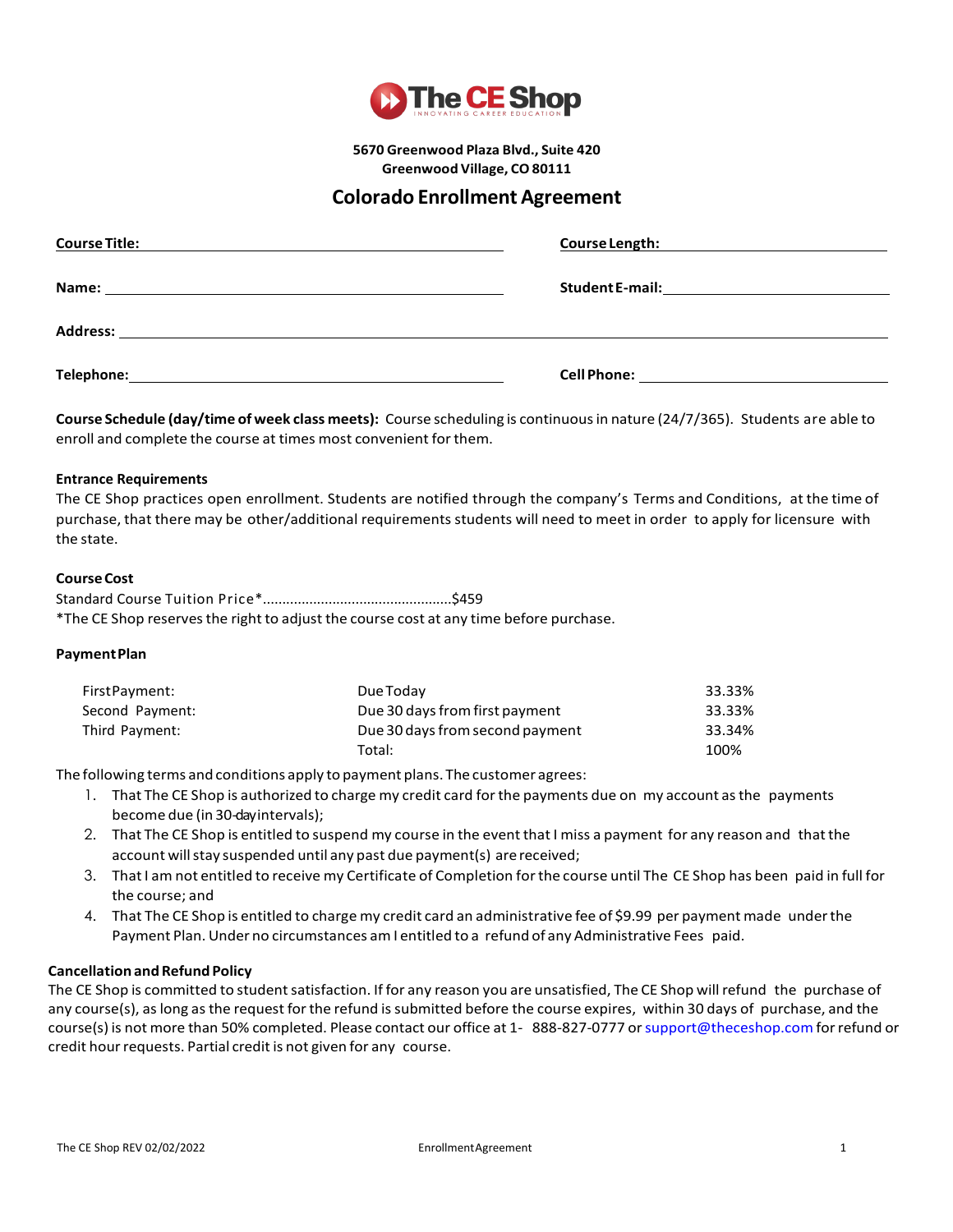

# **5670 Greenwood Plaza Blvd., Suite 420**

**Greenwood Village, CO 80111**

# **Colorado Enrollment Agreement**

Unless students are utilizing The CE Shop payment plan, the course must be paid in full prior to commencement of the course. After the published cancellation period (asstated above), refunds will be madeaccording to thefollowing schedule:

| Student is entitled to upon withdrawal/termination:                | Refund                       |
|--------------------------------------------------------------------|------------------------------|
| Within first 10% of program                                        | 90% less cancellation charge |
| After 10% but within first 25% of program                          | 75% less cancellation charge |
| After 25% but within first 50% of program                          | 50% less cancellation charge |
| After 50% but within first 75% of program                          | 25% less cancellation charge |
| After 75% [if paid in full, cancellation charge is not applicable] | NO Refund                    |

- 1. Students are requested to notify the Director or designated school official if they are withdrawing from the school. Students are encouraged but not required, to request withdrawal in writing.
- 2. Refunds are based on the last date of attendance. The date of withdrawal or termination is the last date of attendance by the student. A refund due a student shall be based on the date of withdrawal or termination and paid within 30 days from the date of withdrawal or termination.
- 3. Allrefunds due will be paid within 30 days ofthe student'slast day of attendance.
- 4. If a student is not accepted by the school, a full refund will be issued.
- 5. The school will provide a full refund if education service is discontinued by the school, except if the school ceases operation.

## **Expiration Date of Course**

The CE Shop's Pre-Licensing courses expire one year after the date of purchase. The CE Shop will allow students to purchase a new course at a 50% discount of the current retail price of the new course. Each individual course will have an expiration date listed in the student's account.

### **Job Placement andAssistance**

The CE Shop does not assist students with job placement and does not guarantee job placement or salary amounts upon completion of this program.

## **Complaints**

A student or a guardian may file any complaints in writing with the Board through the Divisions established process within two years after the student's last date of attendance at the school, or at any time prior to the commencement of training. DPOS website[: https://highered.colorado.gov/](https://highered.colorado.gov/) DPOS Phone number: (303)862-3001

### **Acknowledgments:**

I have received a current copy of The CE Shop Catalog (Dated May 14, 2019). I have read the requirements and policiesstated in the Catalog for entrance, grading, attendance, conduct, leave of absence, withdrawal and completion. I have also read, received and agree to this Enrollment Agreement. As a condition of acceptance, I agree to adhere to and abide by these requirements and policies with the knowledge that The CE Shop hasthe right to withdraw me from the program if I do not meet course requirements, standards of academic progress, or abide by the student conduct policy.

Student is advised to print and keep copies of the following: A) this Enrollment Agreement; B) the Colorado Pre- Licensing Catalog; and C) the financial terms and conditions of purchasing this course.